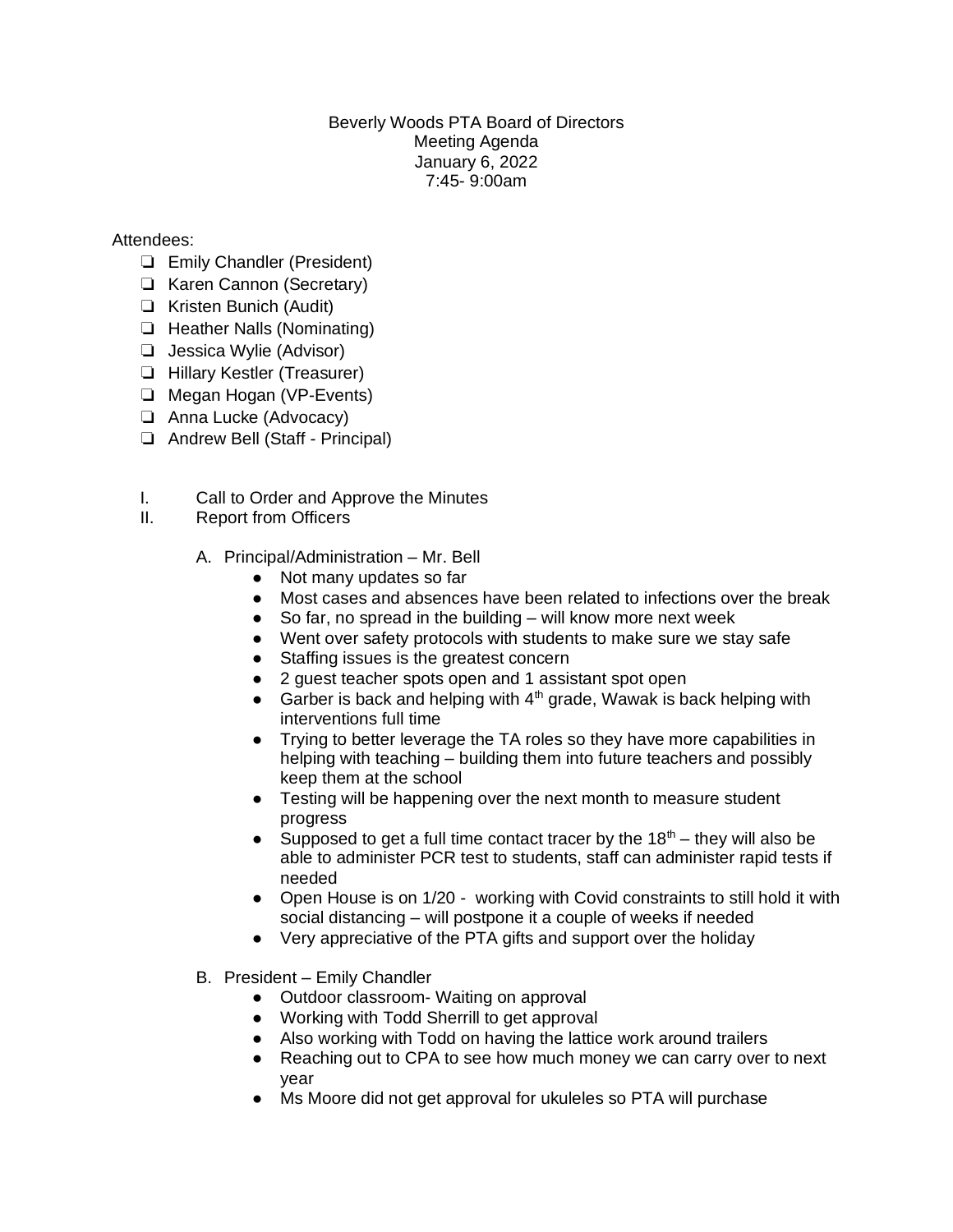- C. Treasurer Hillary Kestler
	- Budget Overview buying ukuleles
	- Dining Night Out 1/12- Hawthornes
	- Greco Fresh Grille agreed to dining night out as well
	- Book Fair- Final monetary update, we have received \$8609 in total deposits – need to confirm if and what we owe to Scholastic
		- i. Would like to give the credits to Ms Manning and Cultural Arts committee
		- ii. Need to put some controls in place for accountability, ie count money in drawer at beginning of day
		- iii. Discussing dropping rounding up since so much confusion
	- Canva subscription Emily will purchase and get reimbursed so we can continue to use
	- Spring Online Auction- start planning, having meeting next Monday to start, need to gather business donations asap
- D. Vice President of Events Megan Hogan
	- Beautification- need to plan Winter clean up date, emailing sarah case and quinn nash to plan – perhaps around valentine's day – "we love our school"
	- Chess Club- charlotte chess center applied in early December (12/9) and still waiting on approval, reached out to Jesse Montogmery to see when we can start communicating
		- $\circ$  K-5, Tuesdays 3-4 pm, starting 1/25 thru 4/26, \$180 per student, minimum number of students is 15, www.charlottechesscenter.org/schools
		-
	- Coffee Cart- 1/20, reaching out to Kat Fuchs
	- Prospective Parent Open House- 1/20 committee reached out to Bell directly and he gave parameters, will work with Emily and Megan on communicating
	- Inclusion Week- 2/28-3/4/22, committee is meeting now and will keep us posted
	- Boys'/Girls' nights- girls night in March so we can have at Y airnasium for dance, working on date for boys night
- E. Advocacy Report Anna Lucke
	- BWE Cares- Christmas snack bags review
	- Website/ Social Media development- Update
	- Working on Sandwich project
	- We need to add \$ to budget for website revamp
- F. Nominating Heather Nalls
	- Working on templates for each role
- III. Updates/New Business
	- 1. Side note we need a communication board member to control messaging
		- 1. Parents are feeling inundated with parentsquare messages
		- 2. Possibly sending out PTA newsletter every Wednesday?